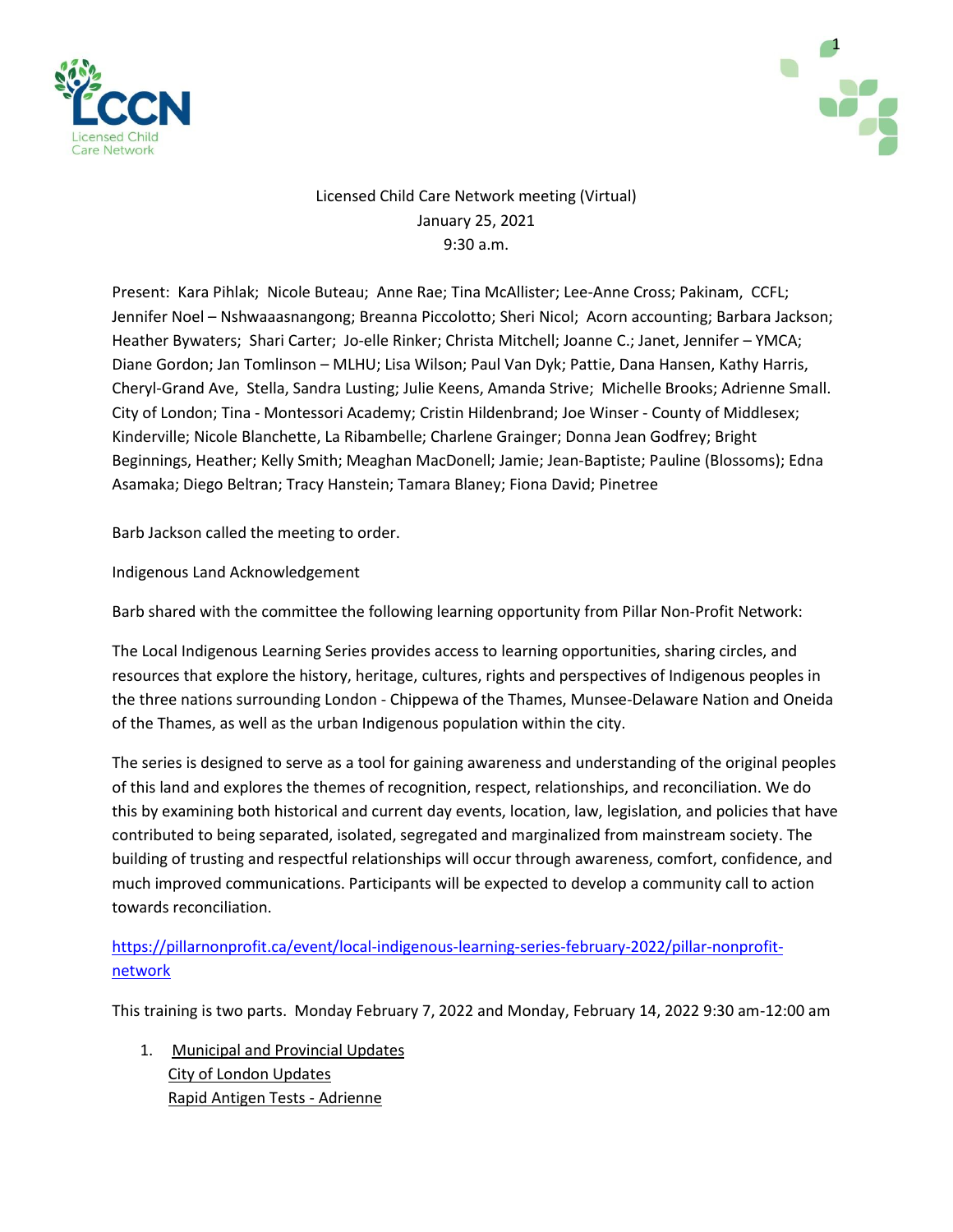



The City of London distributed over 12,000 tests one day. Thank you to the child care centres for planning within constrained resources to pick these up from community locations. The City's role is to distribute these tests. If a centre received a different allocation than what was anticipated, please follow up with the licensing branch program advisor or contact the helpdesk. The city will review the process for next shipments and the province will work with the City on the delivery.

### Emergency Child Care- Paul Van Dyk

Thank you to the centres who operated Emergency Child Care for this past school closure period and all the other school closure periods. It is your hard work and commitment that supported essential workers during these school closures.

### Fee Subsidy – Paul Van Dyk

Please continue to use an 'o' on the billing forms for any Covid related absences. There is currently no waitlist so eligible families who apply will be placed immediately. A letter will be sent out in the next couple of weeks to all families with Junior Kindergarten children (born in 2018). The City of London will support Before/After school and non-school school closure days in September 2022.

# Middlesex County Updates – Kelly Smith

### Fee Subsidy

Please continue to use an 'o' on the billing forms for any Covid related absences. Middlesex will continue to offer child care fee subsidy for anyone who is applying (no waitlist). A letter will be sent out in June to all families with Junior Kindergarten children (born in 2018). If the letter is sent out too early parents and caregivers do not always know what type of care they will need in September. The County of Middlesex will also support Before/After school and nonschool school closure days in September 2022 for those Junior Kindergarten children.

# Closures

One Nursery School has closed for an extended period and one child care centre has closed until January 31, 2022. Both closures are due to staffing shortages.

### New Program

Welcome to Pinetree Parkhill Preschool. This is a new centre in Parkhill, and we are excited to have them come aboard.

# Emergency Child Care

Thank you to the 5 centers who operated the Emergency Child Care for this past school closure period and all the other school closure periods. It is your hard work and commitment that supported essential workers during these school closures.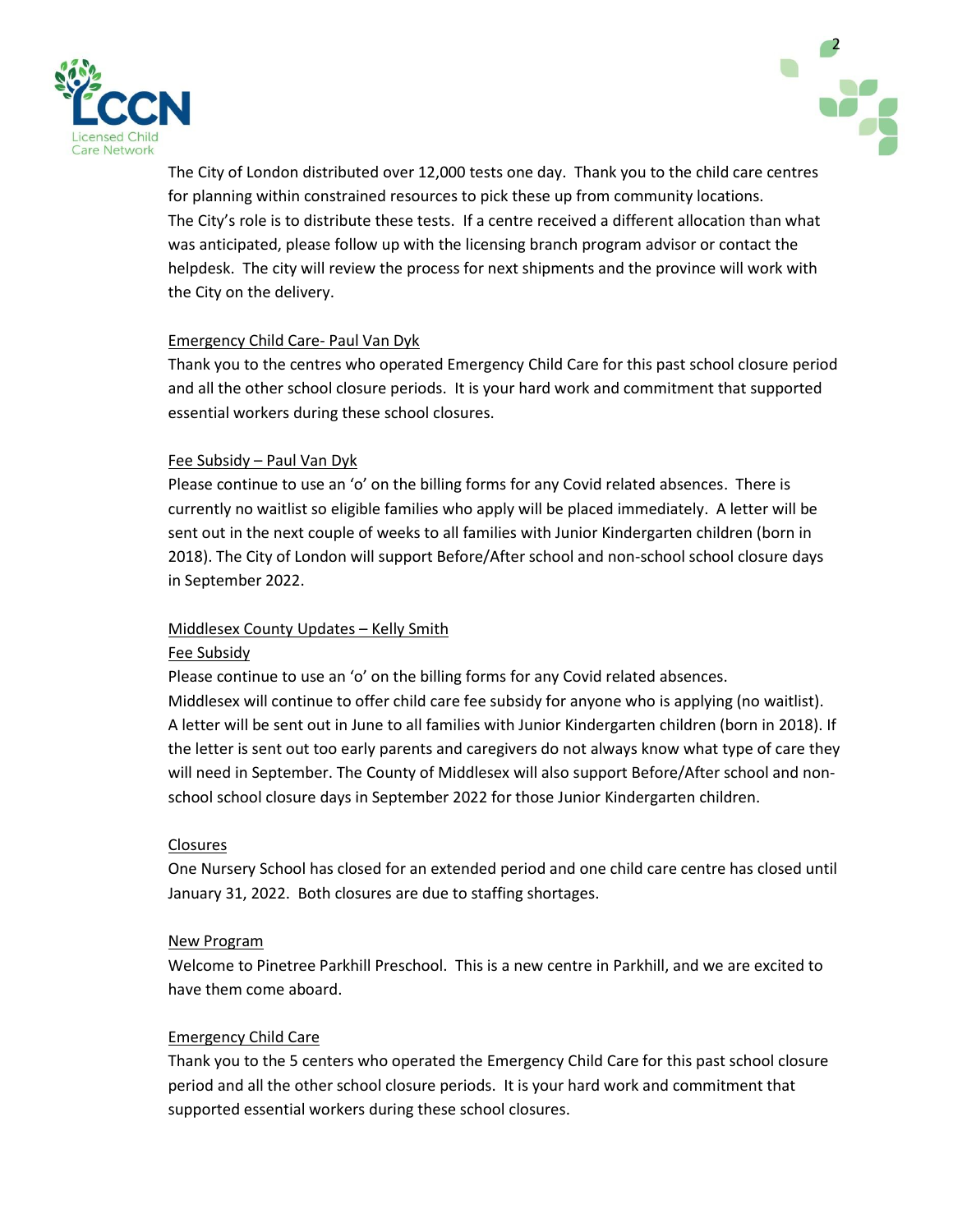



### Recruitment and Retention Strategy – Adrienne Small



Adrienne took the committee through the Recruitment and Retention slide deck on behalf of Chris Blain.

Kathy Harris commented that Early Childhood Educators do not need more professional development. London is rich with PD opportunities through Strive. There must be dollars attached to the Early Childhood sector for incentives.

The City of London is looking nationally as well as other municipalities for ideas. It is unclear where the Professional Development direction is coming from.

2. Middlesex-London Public Health Unit - Jan Tomlinson

The Early Years Team presented information on Covid. The 2 guiding documents are:

**Ministry of Health COVID-19 Integrated Testing & Case, Contact and Outbreak Management Interim Guidance: Omicron Surge Version 2.0 – January 13, 2022**

[\(https://www.health.gov.on.ca/en/pro/programs/publichealth/coronavirus/docs/contact\\_mng](https://www.health.gov.on.ca/en/pro/programs/publichealth/coronavirus/docs/contact_mngmt/management_cases_contacts_omicron.pdf) [mt/management\\_cases\\_contacts\\_omicron.pdf](https://www.health.gov.on.ca/en/pro/programs/publichealth/coronavirus/docs/contact_mngmt/management_cases_contacts_omicron.pdf) )

Ministry of Health COVID-19: **Interim Guidance for Schools and Child Care: Omicron Surge Version 1.0 – January 10, 2022**

[\(https://www.health.gov.on.ca/en/pro/programs/publichealth/coronavirus/docs/school\\_childca](https://www.health.gov.on.ca/en/pro/programs/publichealth/coronavirus/docs/school_childcare_guidance_omicron.pdf) re guidance omicron.pdf)

### **Cohorts**

If the symptomatic individual attends group settings (e.g., childcare, school, in-person work), generally, contacts in those settings (e.g., the classroom cohort) would not be considered close contacts due to the health and safety measures in place in these settings.

However, specific individuals in those settings may be identified by the case as close contacts based on their prolonged, unprotected, close interactions with the case either in or outside of the setting (Page 10)

Containment is no longer an effective prevention strategy

# 30%

Process is being finalized –

The same letter template is being used for both Southwest Public Health and MLHU – childcare AND school.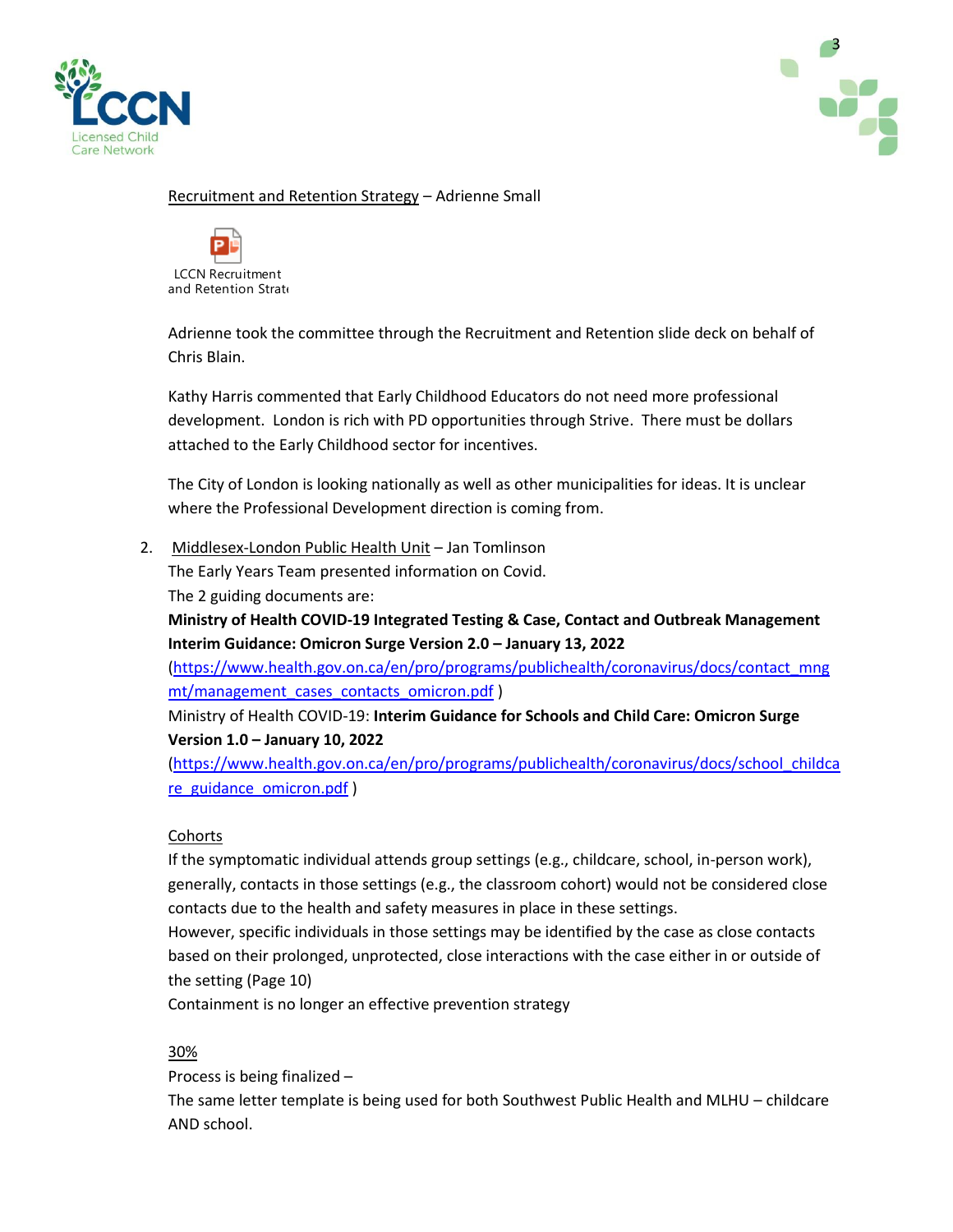



Child care facilities are to notify the MLHU when the facility absenteeism reaches 30% above baseline but are not required to report daily if this rate remains above the triggered value. A link to an on-line form will be provided via the Early Years Outreach eUpdate (this week). Upon completion of the on-line form, you will be provided a link to a fillable PDF letter that can be filled out, saved/printed, and shared with families and staff at your centre. Once absenteeism drops below the 30% threshold for reporting absenteeism. The facility will be required to report to the MLHU if the absentee value reaches above 30% above baseline again.

This reporting procedure is intended to eliminate the need for daily reporting for facilities that remain at or above the 30% absenteeism for consecutive days. Letter will be available in French.

### Closures

Any dismissals or closures of a school or child care will be contingent on operational requirements determined by the school board, school and/or child care operator. (Page 7 – child care doc).

# Screening

<https://covid-19.ontario.ca/school-screening/>

# **Have you been identified as a "close contact" of someone who currently has COVID-19 and been advised to self-isolate?**

If public health guidance provided to you has advised you that you do not need to self-isolate, select "No."

**Select no** – when a childcare exposure

**Select yes** – if exposure was in a social context (e.g., play date/sleep over/family gathering)

### Unvaccinated staff

Following a work-related exposure within a cohort unvaccinated staff are NOT required to isolate for 10 days.

Self-monitor 10 days – mask when outside of the home and do not visit highest risk settings or vulnerable individuals

# RAT frequency

An individual with confirmed COVID-19 on a molecular or rapid antigen test may resume asymptomatic screening testing after 30 days from their COVID19 infection (based on the date of their symptom onset or specimen collection). If there is uncertainty about the validity of the COVID-19 infection (e.g., asymptomatic infection with high cycle threshold value result), they may resume asymptomatic screening testing immediately (page 7 – Omicron)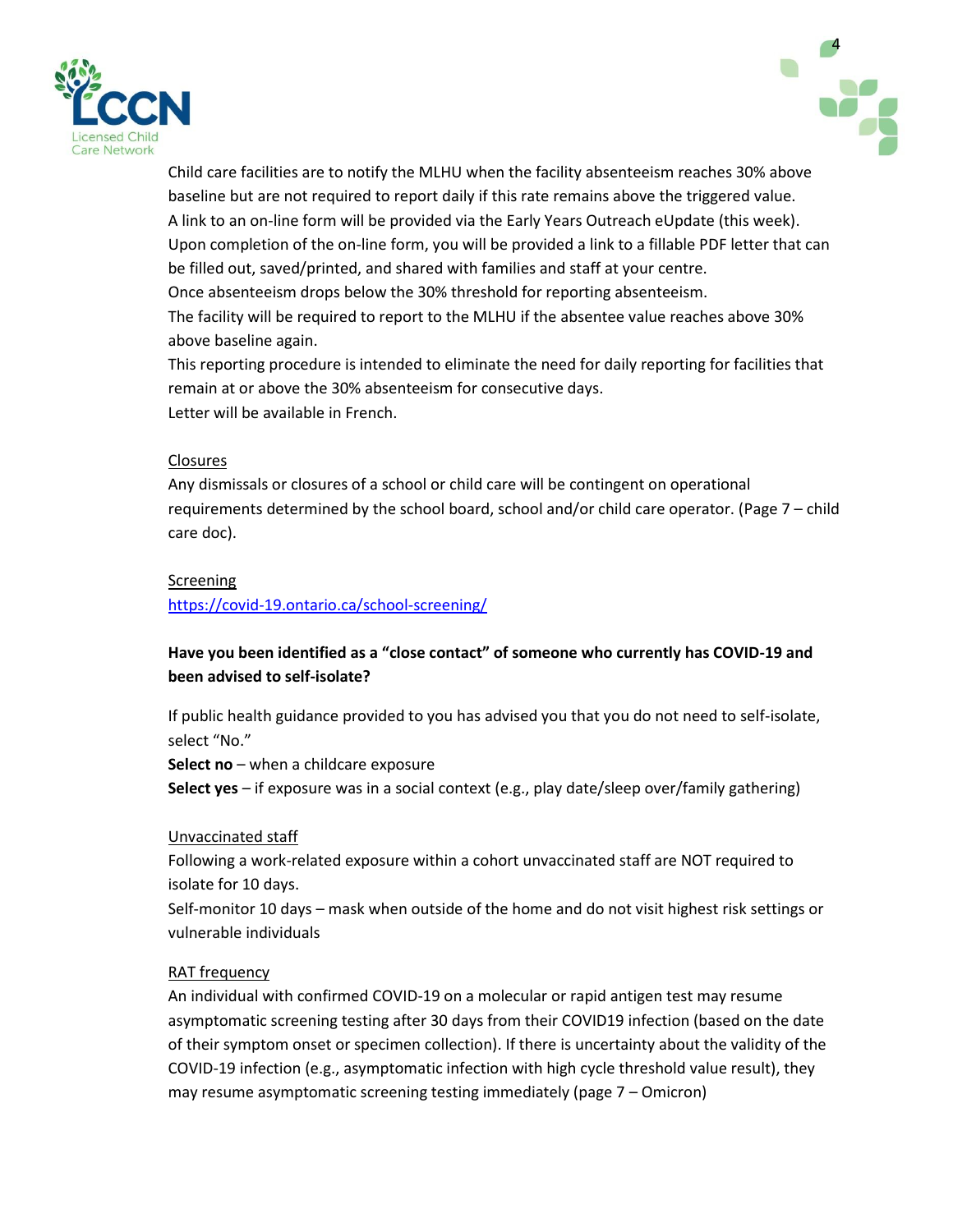



### Household Contacts

All household members of the individual with COVID-19 symptoms, regardless of vaccination status, should self-isolate only while the individual with COVID-19 symptoms is isolating, regardless of ongoing exposure.

If additional household members develop COVID-19 symptoms, they should follow isolation directions for symptomatic individuals and if eligible for testing, they should seek testing. Any other household members who are still well and have not developed COVID-19 symptoms should extend their self-isolation until the last symptomatic (or COVID-19 positive if applicable) person has finished their self-isolation period. The initial household member(s) with symptoms of COVID-19 do not have to extend their self-isolation period based on other household members becoming ill. (Page 10 Omicron)

# 3. Nshwaasnangong Child Care and Family Centre – Jennifer Noel

All staff have been hired. Prior to the opening the staff went on a cultural onboarding retreat. The opening was November 15, 2021. Currently the centre is at  $\frac{1}{2}$  capacity – partially due to delays and partially due to pandemic. Same struggles as all centres. Looking forward to having tours in the future. There are many programs taking place such as food security programs, community gardens, and virtual language classes. Currently working on developing a partnership with Fanshawe for families.

4. National Early Years Framework Prototype Update - Reported by Barb Jackson for Céline Bourbonnais-MacDonald

National grant application

The connections project will be reviewed during February, and we will know in March the status of grant application.

Currently there are 2 employer participants who will be interviewed in the next two weeks. The ECL students have shared with their peers through an 'elevator speech' (a five-minute presentation on the research with their peers). There is a lot of interest, and this is seen as key to the current situation faced in Ontario.

There is a request from Institute of Technology Sligo, Ireland, for access to the 2nd annual Town Hall video for the Early Years Leadership and Advocacy Masters program. They are interested in adapting the Town Hall process with their own Early Years sector.

We are starting analysis of interviews to begin to find the areas of focus of our participants. There will be more details next month.

5. Child Care Advisory Committee – Diane Gordon and Julie Keens

Information was sent prior to meeting.

Julie and Diane made a presentation to the group to consider dissolving the City of London Child Care Advisory Committee.

There is a lot of overlap between Licensed Child Care Network and Child Care Advisory Committee, although London Licensed Child Care Network has a broader group representation.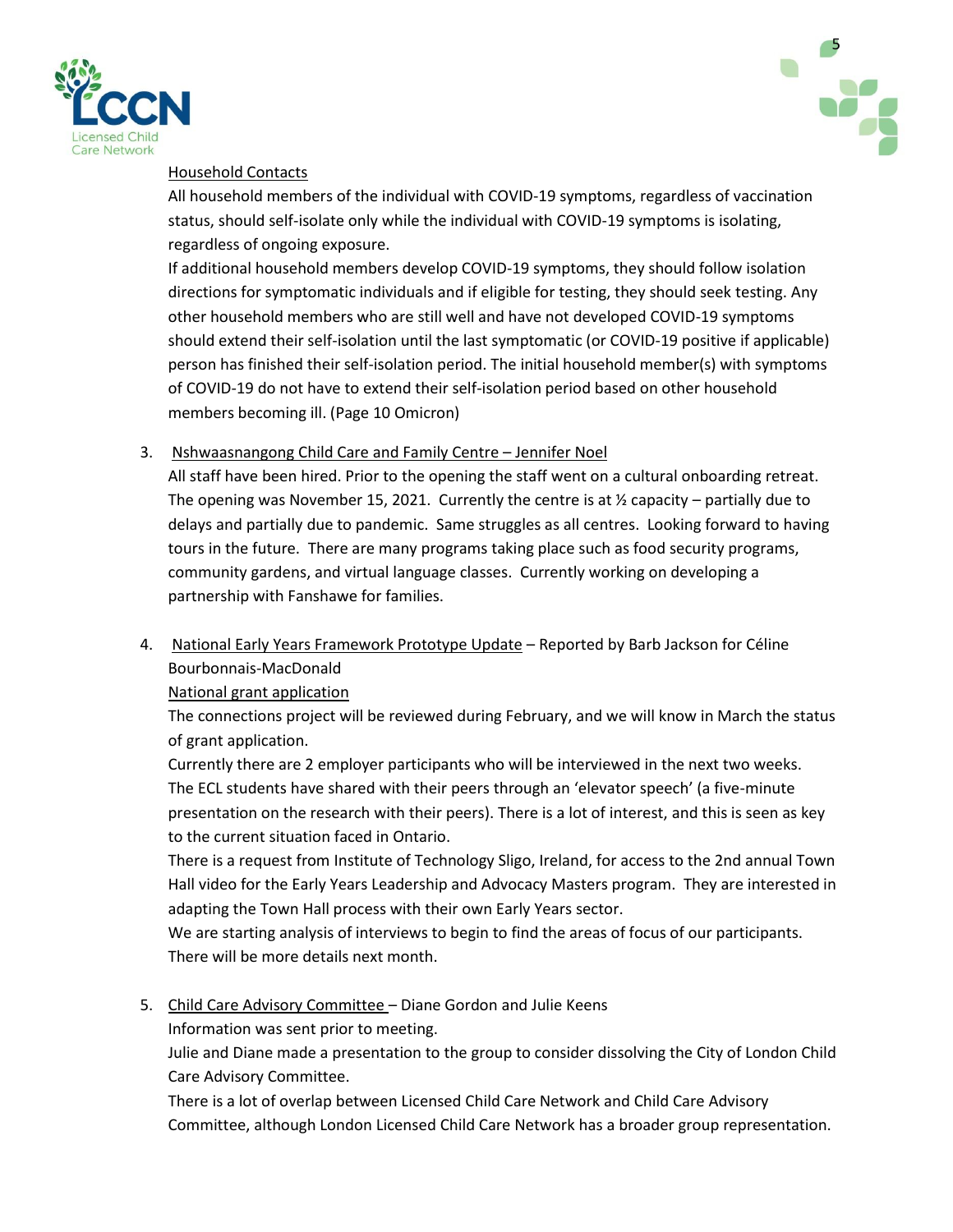



*One of the considerations would be to see if it is possible for LCCN to get some City administrative support if LCCN is the primary early years/child care committee. Adrienne Small will follow up to see if that is a possibility.*

# *Also is it possible for LCCN to make a presentation to Council if the need arises? Diane will follow up with Trevor Fowler.*

There were no objections from LCCN, so Diane and Julie will determine what the next steps are to dissolve Child Care Advisory Committee.

# 6. Skills Advance Ontario (SAO) Project – Meaghan MacDonell

SAO Project Manager, Paulette Desjardins has accepted the Executive Director position at the CCFL. Project Coordinator, Manon Guillemette has assumed the Project Manager role. The project has received Ministry approval to amend a portion of their original project parameters, specifically related to service region for Francophone job seekers and incumbents. For Francophone cohorts, they are now able to engage participants from Woodstock to Windsor. This will hopefully support Francophone recruitment.

Incumbent Training - Organizational Leadership In Early Childhood Education Program:

Training started on January 11, 2022:

11 Anglophone incumbents

12 Francophone incumbents

Participants have all been paired with mentors and they have already gathered for their first community of practice as a cohort.

Job Seeker Training:

Graduated 2 job seeker cohorts in December 2021 (7 Anglophone, 2 Francophone) There are still 6 Anglophone and 1 Francophone graduates waiting to move onto the professional work experience portion of the program.

If you have identified vacancies your support of these job seeker candidates would be most appreciated. Contact our Employment Consultant / Job Developers at:

Adnan Osman : [Adnan.Osman@ccflondon.ca](mailto:Adnan.Osman@ccflondon.ca)

Augustin Irie: [Augustin.irie@cclfondon.ca](mailto:Augustin.irie@cclfondon.ca)

Financial incentives are available for eligible employers.

2 new job seeker cohorts (1 Anglophone/1 Francophone) starting January 2022.

12 Anglophone job seekers.

6 Francophone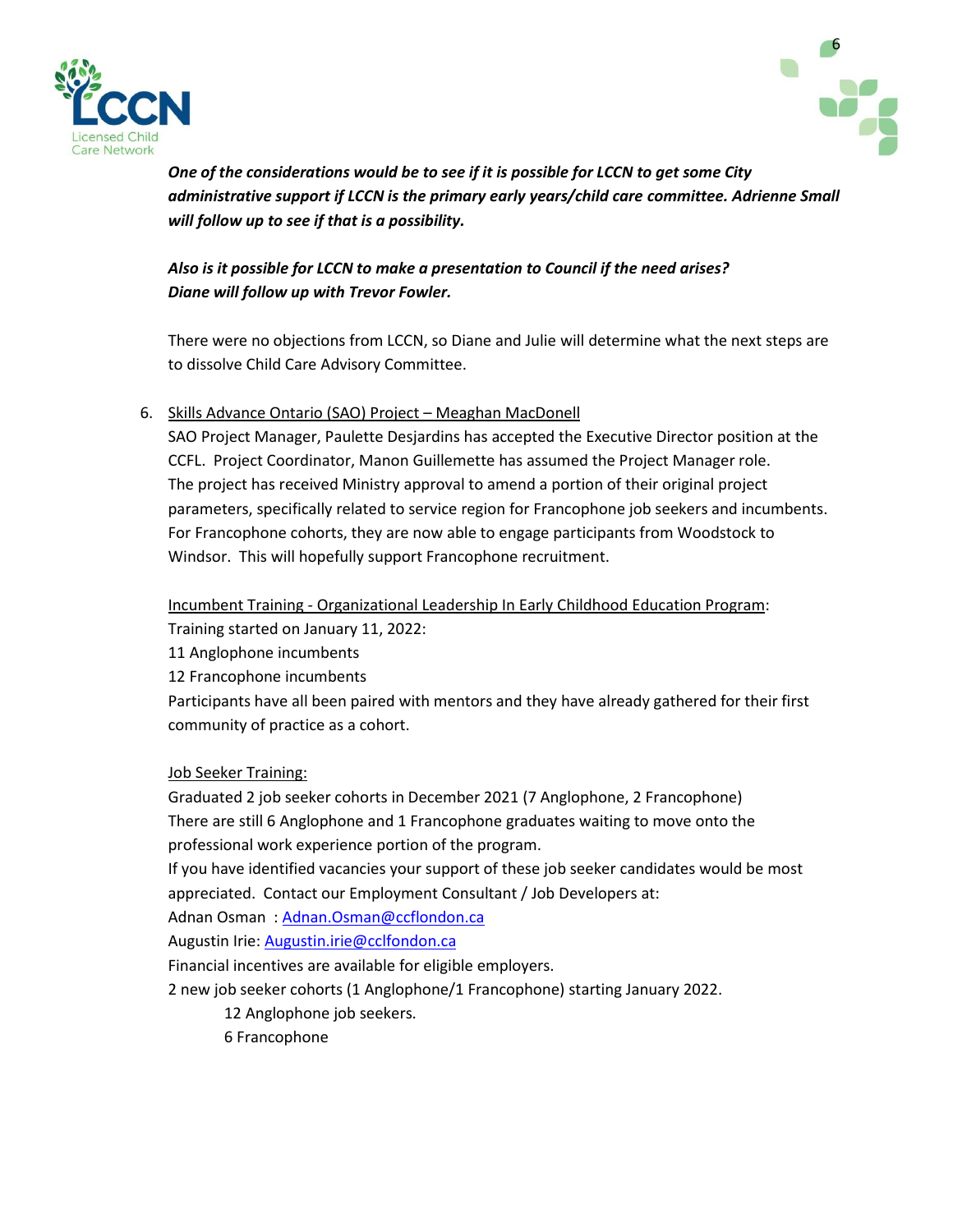



### EmployerOne Survey

The Workforce Planning and Development Board are conducting their annual EmployerOne Survey in partnership with a wide range of organizations who will use the results of the survey to inform the work they do to help employers find the employees that they need. While we are receiving responses from across a variety of sectors, we would encourage as many responses as possible from those sectors that are experiencing hiring issues. This will give us the full scope of the problem, which will then be used to identify the sectors needing the most support from various levels of government.

Please complete and share the survey link out to your members (families, colleagues, staff) so that we ensure their voices are included in the results that will be shared across the London Economic Region.

The survey is open for the month of January. [https://www.surveymonkey.com/r/EOS2022\\_London](https://www.surveymonkey.com/r/EOS2022_London)

# 7. Advocacy Subcommittee Update – Kara Pihlak

The Advocacy Committee continues to meet weekly every Thursday at 10 am. There have been multiple media appearances in CBC, CTV and The National this month surrounding our Covid Challenges. Next week there will be a meeting with Councilors Ana Hopkins and Maureen Cassidy to talk about what is happening in child care. We look forward to continuing to build the relationship between LCCN and Council. This Thursday, we will be meeting with Minister of Education Stephen Lecce, to discuss the childcare challenges in London. We also hope to gain an update around Ontario's negotiations for the National Childcare Plan. Thank you to our LCCN Advocacy Team Members for their continued commitment and dedication to the group. If you are interested in joining us, please email Advocacy Chair Kara Pihlak a[t oakpark1@bellnet.ca](mailto:oakpark1@bellnet.ca)

### 8. All Kids Belong Update – Lee-Anne Cross

All Kids Belong continues to use a modified service delivery model. We can visit one program per day in person and are trying to visit outdoors as much as possible.

The City of London has purchased 4300 clear masks that All Kids Belong will distribute. The masks are fully transparent surgical masks that are adjustable and anti-fog. They meet the current guidelines for surgical masks and should be great in allowing children to see full facial expressions and communication at times when N95's is not required. We'll send a letter along with the masks to provide further information and any current guidelines for their use. We're now reaching out to programs to plan for delivery. To make good use of the limited supply we may need to focus on programs that are supporting children with hearing impairments and/or speech development challenges.

Program Assistant rate of pay has been changed to \$15 per hour effective January 1st. A notice went out, but we'll check invoices closely to ensure everyone has switched to the new rate.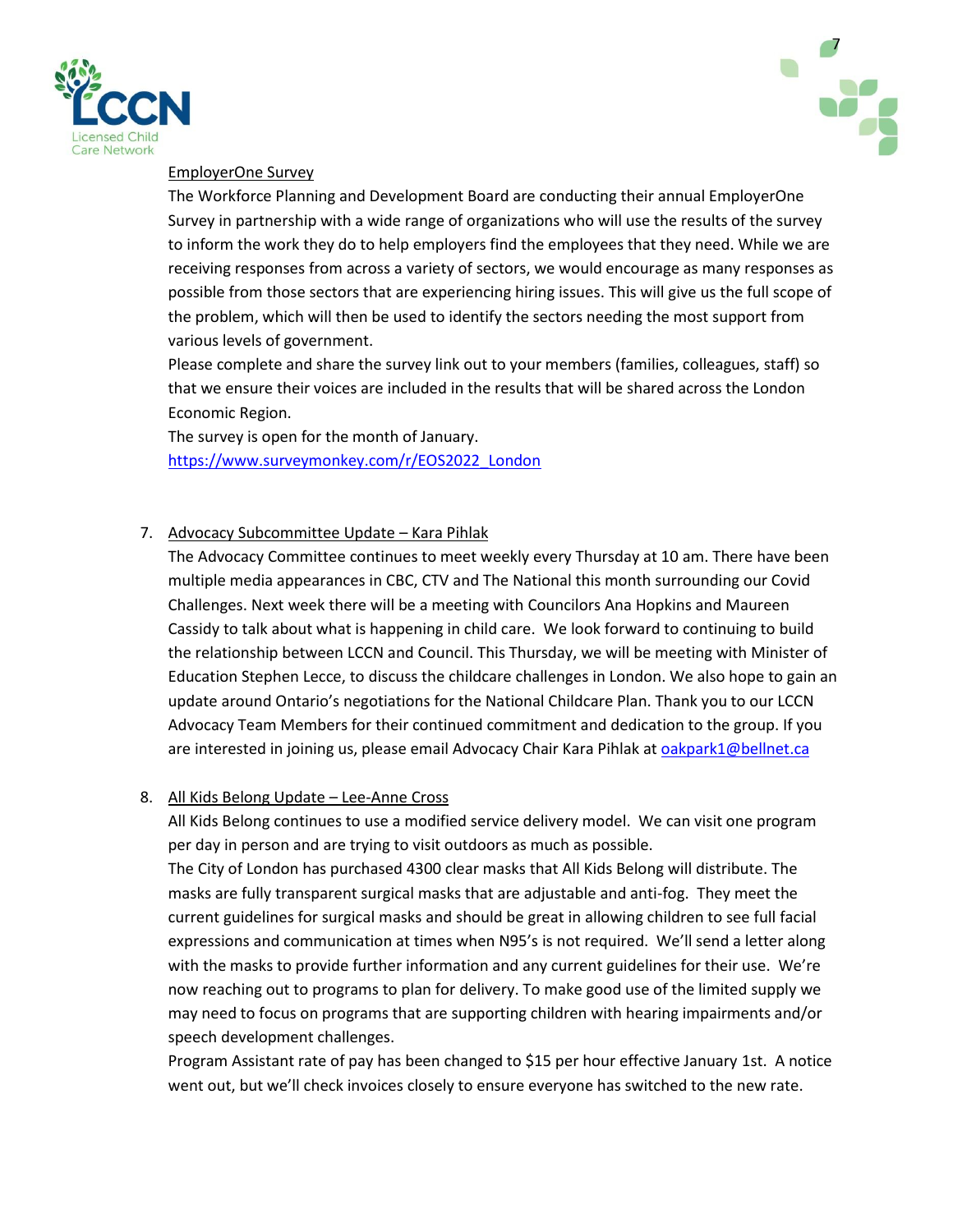



Our Annual Report for 2021 was endorsed by our Advisory Committee. Despite all the challenges faced by the community in 2021 we met all targets, including the number of children served. The number of new referrals received last year show that our entire community has been busy and seems to show that families of children with special needs have a lot of confidence in our licensed child care system.

Our Annual Plan for 2022 was also endorsed by the Advisory Committee. In addition to targets related to the number of children served, in-classroom supports and knowledge exchange, this year we've set goals around continuing to refine our service model to make the best possible use of existing resources, continuing to build our use of technology to remain current and to offer additional options to programs, and development of new resources for All Kids Belong and community programs to use together as we continue to support programs, children and families.

9. Strive Update – Amanda Seabrook

### **SAVE THE DATE FOR WINTER RETHINK, SATURDAY MARCH 5!!**

### **COMMUNITY OF PRACTICE: INFANT EDUCATORS**

Facilitated by: Paula Dibbits, RECE Wednesday, January 26 6:30 pm to 8:00 pm via ZOOM <https://striveswo.ca/events/2286/>

# **EARLY YEARS OUTREACH WITH THE MLHU: SUPPORTS FOR CHILD CARE PROFESSIONALS** Facilitated by: Heather Bywaters RN PHN Thursday, January  $27<sup>th</sup> 6:30 - 8:00$ PM Via Zoom [https://striveswo.ca/events/early-years-outreach-at-the-mlhu-supports-for-child-care](https://striveswo.ca/events/early-years-outreach-at-the-mlhu-supports-for-child-care-professionals/)[professionals/](https://striveswo.ca/events/early-years-outreach-at-the-mlhu-supports-for-child-care-professionals/)

# **COMMUNAUTÉ D'ÉCHANGE**

Facilitée par Caterina Culum EPEI, Éducatrice des Programmes à l'Enfant et la Famille à la ribambelle.

mercredi, le 2 février 18h30 – 20h00 Via Zoom <https://striveswo.ca/events/communaute-dechange/>

# **FETAL ALCOHOL SPECTRUM DISORDER 101 AND 102**

Facilitated by the Community Services Coordination Network FASD Service Coordination Team \*\*Please note, this is two-part series. We ask that by registering you plan to attend BOTH sessions. FASD 101 – Thursday, February 3rd and FASD 102 – Thursday, February 24th. Thursday, February 3rd and  $24<sup>th</sup> 6:30 - 8:00$ PM Via Zoom <https://striveswo.ca/events/fetal-alcohol-spectrum-disorder-101-and-102/>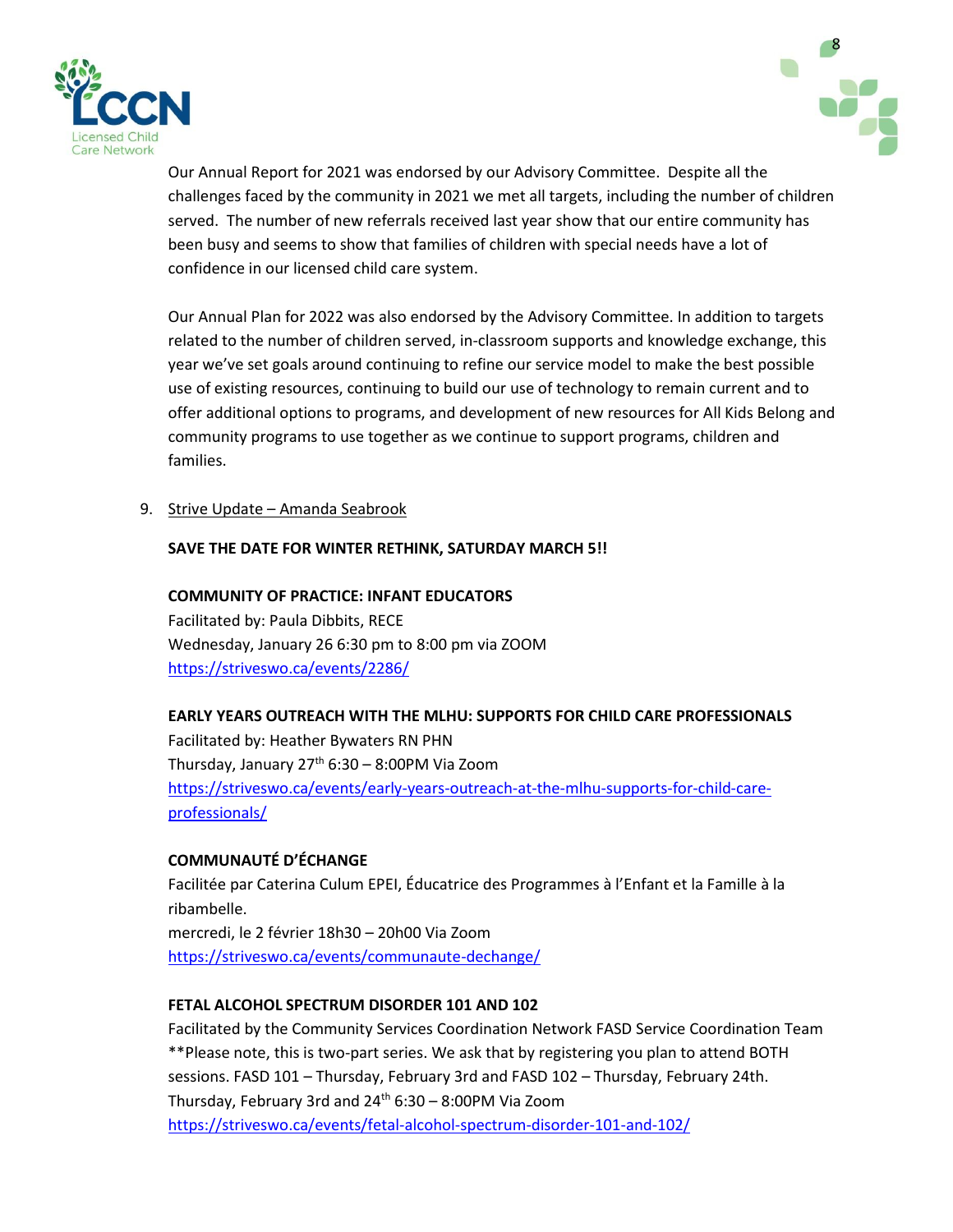



### **STRIVE VIRTUAL COMMUNITY MEETING – FEBRUARY 2022**

The Strive Committee meets on the second Wednesday of every month, alternating between evening and afternoons.

The Strive Committee engages in meaningful conversations, information sharing, networking, and collaboration. All are welcome to join our community conversations. Wednesday, February 9 6:30 – 7:30 PM via ZOOM <https://striveswo.ca/events/strive-virtual-community-meeting/>

#### **SONG, RHYME, AND STORY: SETTING THE FOUNDATIONS OF LITERACY**

Facilitated By: Alexandra Ejlerskov, BA, MA

This virtual professional learning session will highlight:

· How language and literacy is acquired through the lens of Child Development,

· The pre-literacy skills that are supported by what ECEs already do in our programs

· Additional ways we can support literacy development within our Play-Based Learning environments

· Equitable literacy support strategies that support every child in our program Thursday, February  $10^{th}$  6:30 – 8:00PM Via Zoom

<https://striveswo.ca/events/song-rhyme-and-story-setting-the-foundations-of-literacy/>

#### **STILL, IN CONVERSATION ABOUT CARE**

In this follow up conversation to, "In Conversation About Care", we will continue to dig into the meaning, the place of, and the tensions surrounding Care in Early Childhood Education.

Strive members have exclusive access to a recording of our initial discussion panel conversation available now in the Strive Members Area.

Please join us to address questions from our initial session, to expand on our understanding, and reflect as an Early Years community on and about Care.

Thursday, February  $17<sup>th</sup>$  6:30PM – 8:00PM Via Zoom

<https://striveswo.ca/events/still-in-conversation-about-care/>

### **COMMUNITY OF PRACTICE: BE WELL**

Facilitated By: Hailey Tallman MA Art Therapy

In this session, Hailey will guide you through some meditations where you'll visualize and appreciate important life areas and times already past and, from that place of gratitude, project forward how you want to live, with intention!

We'll make very simple mandalas that we'll collage our intentions onto, all while sharing in a supportive and welcoming group of empowered early years professionals.

**\*\*Strive will supply the necessary art materials needed to participate and they will be available for local, London pick-up ONLY. Pick-up days and location TBA.**

Thursday, February 24 6:30 – 8:30PM Via Zoom

<https://striveswo.ca/events/community-of-practice-be-well/>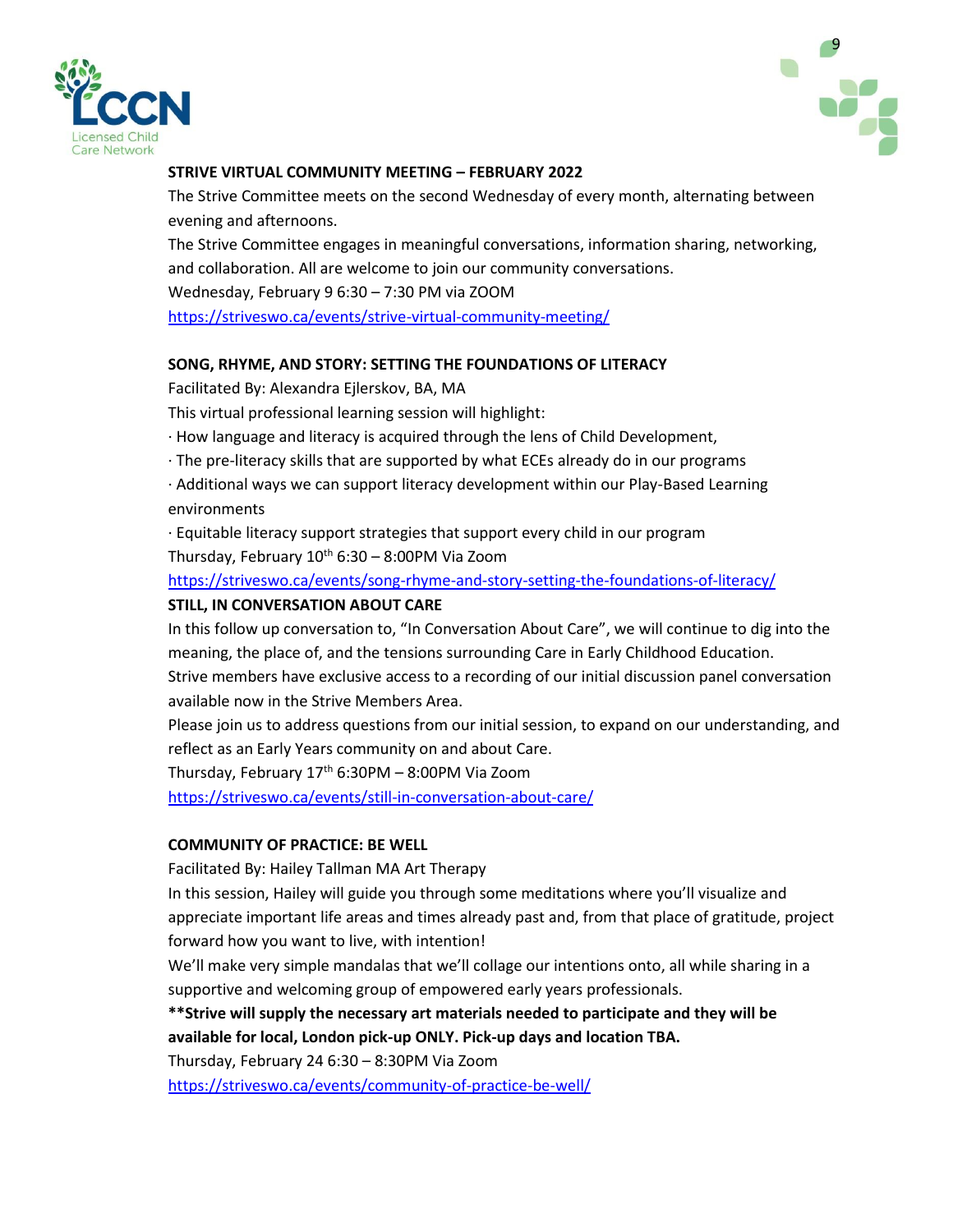



### **COMMUNITY OF PRACTICE: COOKS AND DIETARY PLANNERS**

Facilitated by: Ginette Blake, Registered Dietitian at the MLHU This month we will be diving into Reducing Food Waste! This session will be mostly sharing, so please come prepared to ask questions and share your knowledge and expertise! The success of a Community of Practice relies on shared reflection and the open exchange of ideas, experiences, and knowledge between members. Please come prepared to engage in meaningful conversation.

Wednesday, March 2nd 2:30 PM to 3:30 PM via ZOOM <https://striveswo.ca/events/copcooksanddietaryplanners/>

### **LE PROFESSIONNALISME ET LE LEADERSHIP AU SEIN D'UNE PROFESSION RÉGLEMENTÉE**

Facilitée par Mélanie Dixon, EPEI est Directrice de l'Exercice Professionnel à l'OEPE. Rejoignez-nous pour une conversation avec l'Ordre des éducatrices et des éducateurs de la petite enfance au sujet du professionnalisme et le leadership au sein d'une profession réglementée.

Cette présentation s'intéresse aux concepts du professionnalisme dans le domaine de l'éducation de la petite enfance en Ontario.

Parmi les sujets abordés, on compte :

Les normes déontologiques et professionnelles,

Le recours au jugement professionnel,

L'apprentissage professionnel continu et les responsabilités à prendre sur le plan professionnel et en matière de conduite.

Mercredi, le 2 mars 18h30 à 19h30 Via Zoom

[https://striveswo.ca/events/le-professionnalisme-et-le-leadership-au-sein-dune-profession](https://striveswo.ca/events/le-professionnalisme-et-le-leadership-au-sein-dune-profession-reglementee/)[reglementee/](https://striveswo.ca/events/le-professionnalisme-et-le-leadership-au-sein-dune-profession-reglementee/)

### **ECE APPRENTICESHIP PANEL**

Join us for an informative evening about the apprenticeship pathway to becoming an Early Childhood Educator.

If you are a leader supporting professionals through the process, or if you are interested in obtaining your ECE diploma while working in a child care setting, this evening is for you! Panelists to include:

Sheryl Third, RECE and Coordinator of the Child Development Practitioner (ECE Apprenticeship) program at Fanshawe College.

Amanda Benton, RECE, instructor in the Fanshawe College Apprenticeship program and Early Years Support Specialist at the London District Catholic School Board.

Diane Gordon, RECE and Executive Director at Whitehills Childcare Association.

Shellee Skinner, RECE at Grand Ave. Children's Centre and graduate of the Apprenticeship program.

Alana Hamilton, a current Fanshawe College ECE Apprenticeship program student.